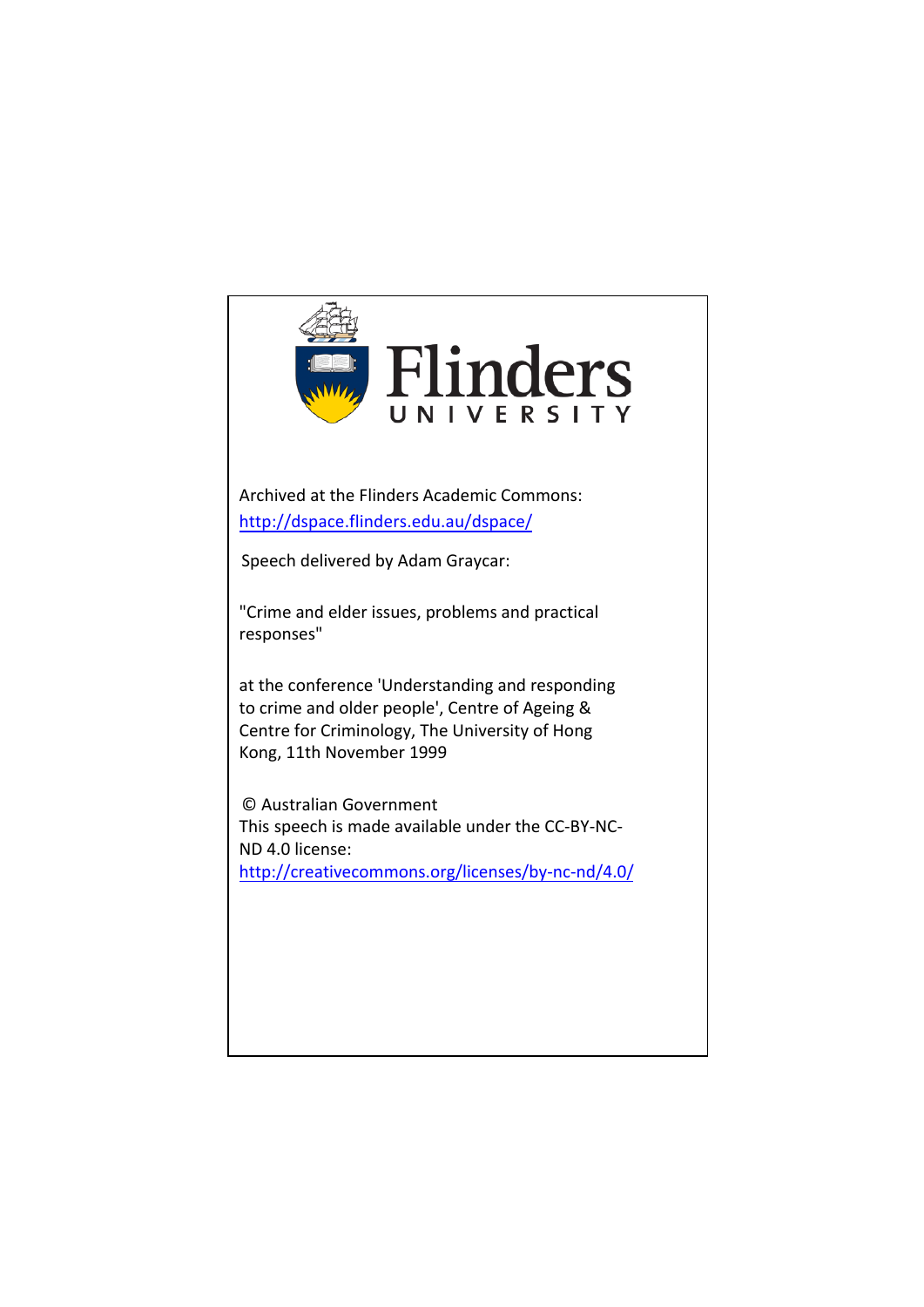



# *Crime and Elder Issues, Problems and Practical Responses*

## **Understanding and Responding to Crime and Older People**

## **Centre on Ageing & Centre for Criminology The University of Hong Kong**

## **SPACE Admiralty Learning Centre, Room S22 11 November 1999**

**Adam Graycar** Director Australian Institute of Criminology *GPO Box 2944, Canberra 2601 phone: 02-6260 9205 fax: 02-6260 9203 e-mail: adam.graycar@aic.gov.au*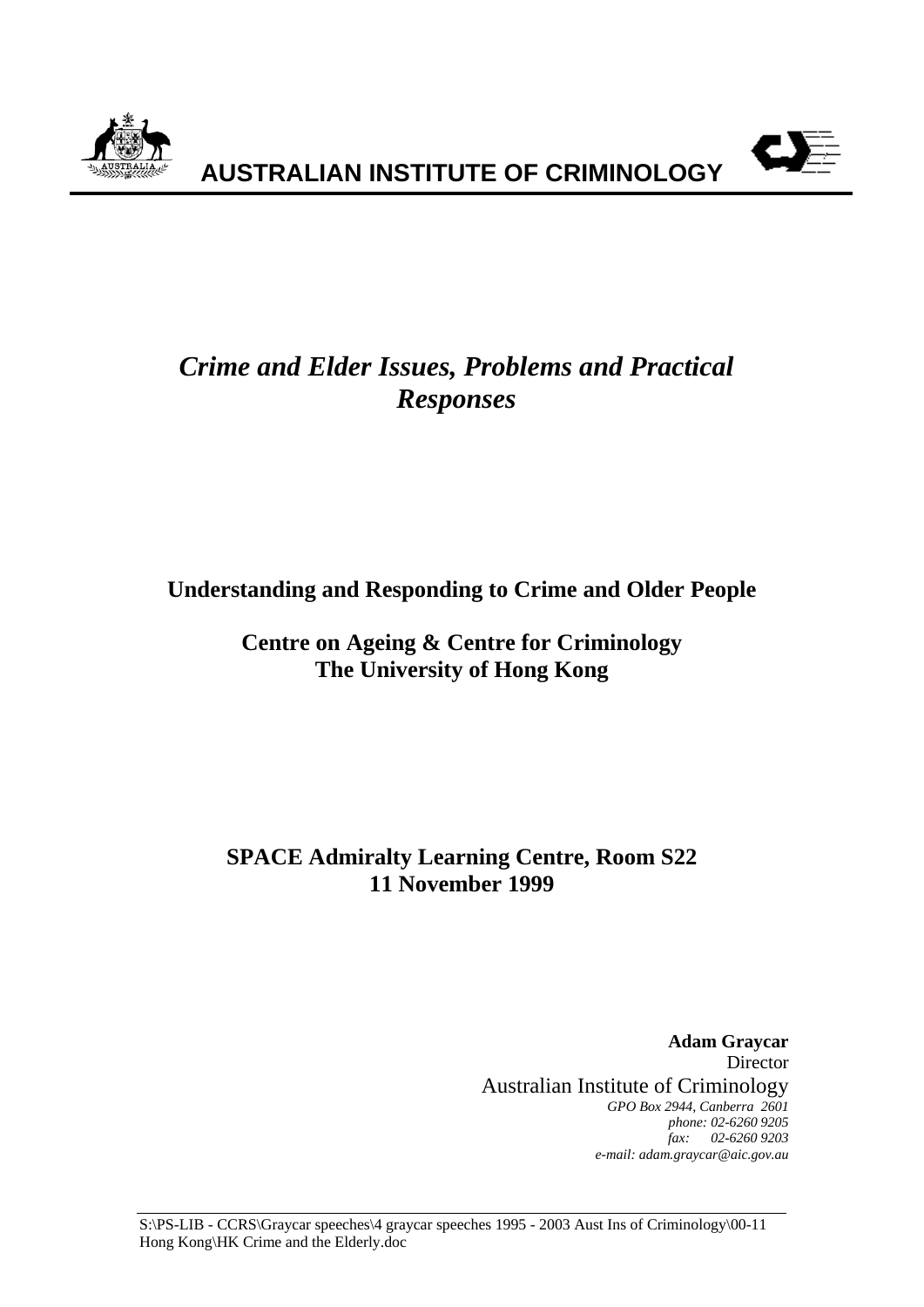Since the 1970s there has been an increase in concern about older people as victims of crime. Initially, interest was generated by the assumption that older people were targets of crime and suffered substantial victimisation. This assumption was quickly challenged by the collection and analysis of national crime statistics and victim surveys which showed very clearly and consistently that, in fact, the opposite was true – older people were by far the least likely age group in the community to suffer from criminal victimisation. Despite this finding, research did not abandon its interest and instead began to investigate other aspects of crime against older people. In particular, research focussed on the impact of crime on older victims as well as older people's fear of crime. For approximately a decade, a consensus existed that older people suffered the consequences of crime (physical, psychological and financial) more severely than younger age groups, and that older people also had higher levels of fear of crime despite their lower rates of victimisation.

From the 1980s onwards, however, these early certainties have been challenged. The literature is now replete with studies which question much of the early work. Currently, therefore, there is almost no consensus within the research community regarding either the extent or the impact of criminal victimisation, or the level of fear of crime, which exists amongst older people. In short, the debate about crime and older people is wider and more controversial than it has ever been.

Of particular importance in the debate is the increasing revelation that the research focus has, to some extent, been misplaced. Whilst much of the research and policy efforts have suggested that older people are not particularly at risk from crime, this has primarily been in relation to 'conventional crimes' (such as burglary, robbery and assault). The literature on the abuse of older people – in residential care institutions, in private homes, and through their contact with governmental/administrative structures (in particular, guardianship and administration systems) – indicates that conventional crimes represent only a portion of the victimisation experience of older people. In the same way as any discussion of crimes against women would undoubtedly include domestic violence as a major feature, a discussion about crime against older people must include, as a fundamental component, issues of criminal victimisation and abuse in less public settings.

Older people, in a similar manner as other groups in the population, are at risk from four main sources:

- Family members, friends and acquaintances, who may assault or steal from them;
- Strangers who may victimise them;
- Commercial organisations or "white collar" criminals who could defraud them; and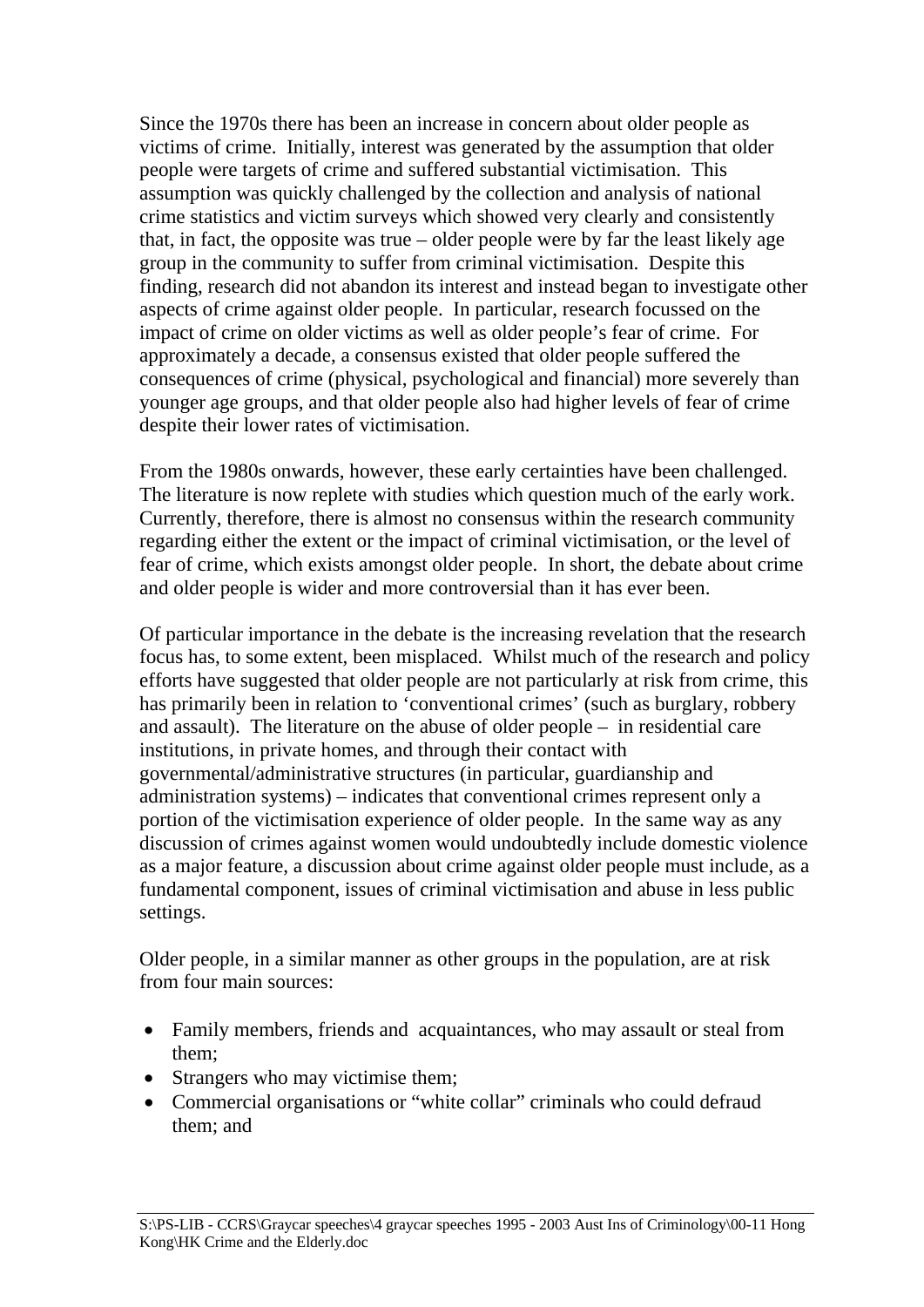• Carers with whom they are in a "duty of care" relationship and who may neglect or abuse them. Abuse here refers to physical, psychological, sexual and financial.

When understanding and responding to crime and older people, there are therefore three issues which need to be discussed. These are:

- Crime and abuse;
- Fear of crime: and
- Inter-sectoral responses.

#### **Crime and Abuse**

The first of these issues, crime and abuse, has a number of sub-stories. These include:

- Predatory crime;
- Duty of care and relationship crime; and
- Economic crime.

#### *Predatory Crime*

The broad pattern of victimisation for predatory crime (homicide, assault, robbery, burglary) in Australia is consistent with findings throughout Western countries, that is older people are far less likely to be victims of crime than other age groups in all types of recorded criminal incidents. The results from crime victim surveys indicate a similar pattern. Much of the popular moral outrage at the victimisation of older people, however, is reserved for this type of crime. This is especially so when the older victim is vulnerable due to physical or mental frailty to financial insecurity.



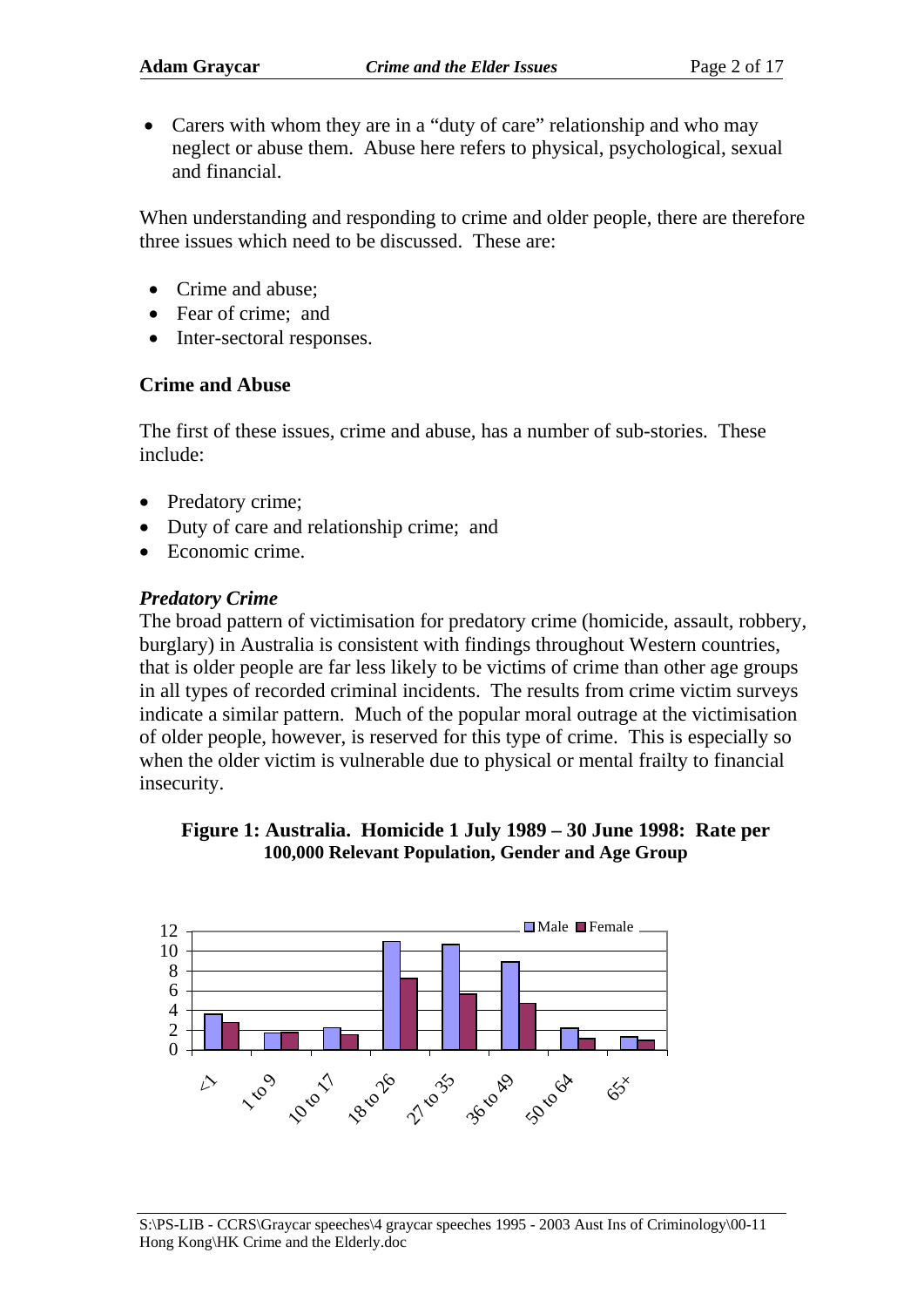In Australia, for instance, between 1989 and 1998, there were only 212 victims of homicide who were aged 65 years and over – an average of 24 per year (see Figure 1). However, when a homicide resulted from another crime (most likely a robbery) the likelihood of it happening to an older person was double that of it happening to a younger person. Of all homicides 13 per cent occurred as a result of another crime, while for older victims, 28 per cent of homicide incidents occurred as a result of another crime (The National Homicide Monitoring Program, Australian Institute of Criminology. Also, the majority of victims of assault and sexual assault in Australia were in the 15-24 year age group (see Figure 2) (ABS 1999a).



#### **Figure 2: Victims of Assault 1998, Age and Sex, ABS Crime and Safety Survey**

Robbery, however, is one crime where police reports showed the risk for older women is greater than their population share. In 1998, almost 14 per cent of female victims of unarmed robbery were over the age of 65 (ABS 1999b). Also women aged over 65 years were two and a half times as likely as men in that age group to be robbed. Notwithstanding these facts, the victimisation rate for both men and women over the age of 65 years, was lower than for any other age group except children under 14. One area where there does seem to be some variation is handbag snatching. This crime is not well documented. However, a 1987 study by the New South Wales Bureau of Crime Statistics and Research showed that a higher proportion of older women were victims of handbag snatching than other age groups. In the 42 incidents of bag snatching examined, half of the victims were aged over 55 and nearly all were females (NSW Bureau of Crime Statistics and Research 1987).

It does need to be noted that many crimes are not reported to the police. For instance the 1998 ABS Crime and Safety Survey revealed that only 28 per cent of assault victims and 33 per cent of sexual assault victims told the police about the most recent incident (ABS Crime and Safety Survey 1999a). With regard to

S:\PS-LIB - CCRS\Graycar speeches\4 graycar speeches 1995 - 2003 Aust Ins of Criminology\00-11 Hong Kong\HK Crime and the Elderly.doc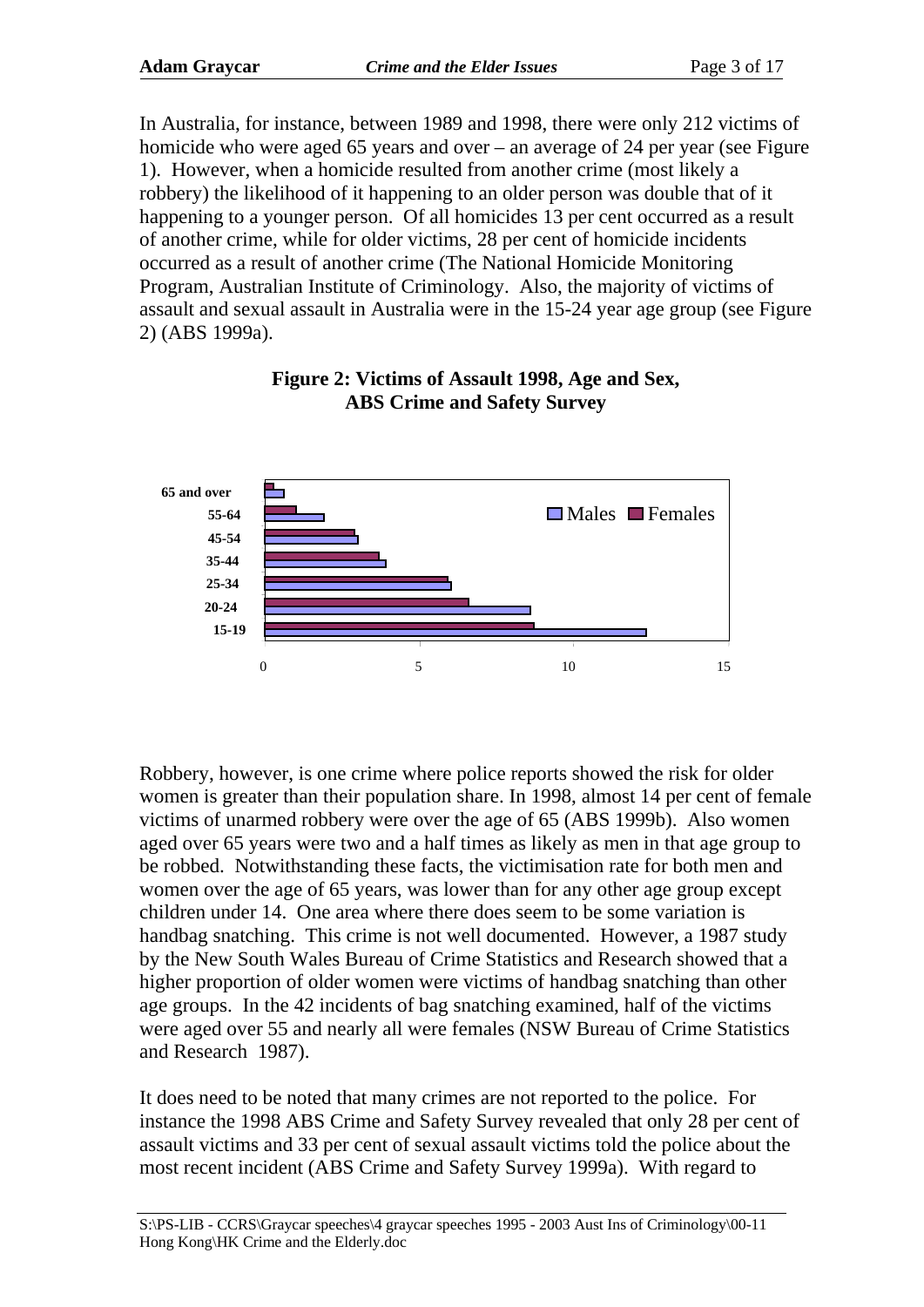robbery, half of the victims told the police, while women were more likely to tell police than men (59 per cent of females, compared with 42 per cent of males). The rate of reporting generally increased with age, with 70 per cent of people aged 65 and over reporting an incident of robbery to police (ABS Crime and Safety Survey 1999a). Table 1 shows the proportion of people aged 65 years and over who had been victims of assault, sexual assault, armed robbery and unarmed robbery as a proportion of all reported victims of these offences (ABS 1999b).

|                        | <b>Males</b> |               | <b>Females</b> |               | <b>Persons</b> |               |
|------------------------|--------------|---------------|----------------|---------------|----------------|---------------|
|                        | N            | $\frac{0}{0}$ | N              | $\frac{0}{0}$ | N              | $\frac{0}{0}$ |
| <b>Assault</b>         | 1056         | 1.4           | 602            | 1.1           | 1658           | 1.3           |
| <b>Sexual Assault</b>  | 7            | 0.3           | 69             | 0.6           | 76             | 0.5           |
| <b>Armed Robbery</b>   | 105          | 2.5           | 71             | 3.6           | 176            | 2.8           |
| <b>Unarmed Robbery</b> | 204          | 2.9           | 640            | 13.7          | 845            | 7.2           |

#### **Table 1:AUSTRALIA, Offences Reported to Police 1998**

N refers to the number of victims aged 65 and over.

% refers to the proportion of victims aged 65 and over as a proportion of all reported victims of that offence.

**Note:** There are approximately 2.3 million people in Australia aged 65 and over and they comprise 12% of the total population.

Source: Australian Bureau of Statistics, Recorded Crime, Canberra, 1999

One point which is always worth noting is that crime is not uniformly distributed across geographic areas and that a minority of victims experience the majority of crime (*see for instance* Pease 1999).

Comparisons with the United States show similar levels of low victimisation for older people. In fact, in the United States those aged between 16 and 24 were 28 times more likely to be victims of all crimes of violence (robbery, assault and sexual assault) than people aged 65 years and older were (Bureau of Justice Statistics 1999).

Research from the Home Office in the United Kingdom (1997), however, has shown that a burgled house is four times as likely to be burgled again, and that 50 per cent of repeats occur within seven days of the first burglary. Single and lowincome older people were shown to be particularly vulnerable to burglary incidents, and they often lack the resources to prevent initial or repeat victimisation.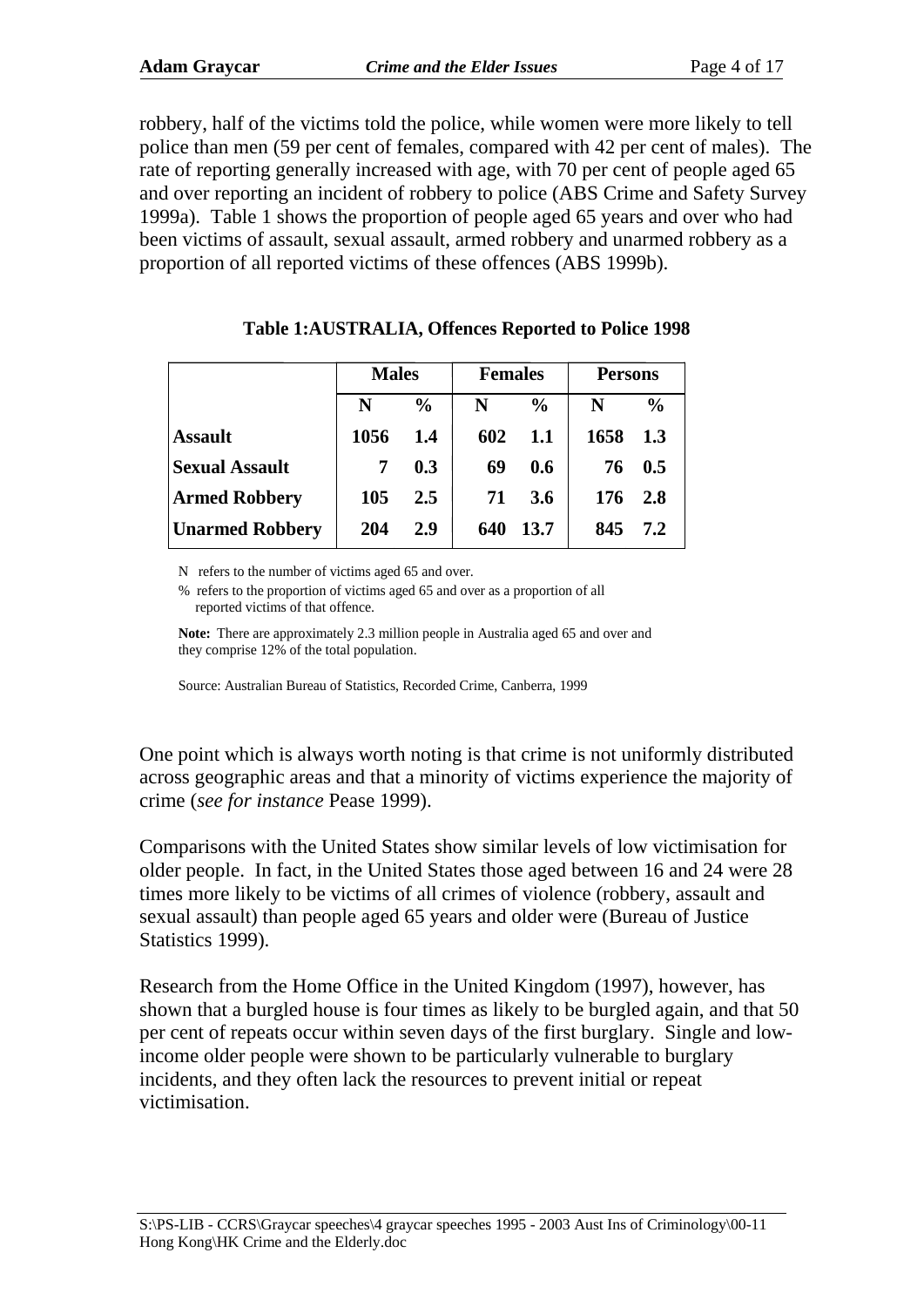#### *Duty of Care and Relationship Crime*

When older people require support and assistance from families or professional service providers because of frailty and dependence, their vulnerability to victimisation is increased. An Australian study (Kurrle, Sadler and Cameron1992) estimated that 4.6 per cent of older people are victims of physical, sexual or financial abuse perpetrated mostly by family members and those who are in a duty of care relationship with the victim. This is consistent with estimates in comparable countries. This type of behaviour is often referred to as elder abuse and can occur both within private domestic settings and residential care facilities. Some of the behaviours included in elder abuse are not recognised as such by the criminal justice system and really therefore only refer to categories described by health and welfare professionals.

The stressful nature of the caring role, complex family dynamics and a loose and largely unregulated system of support provide an environment in which abusive situations can arise. These factors also mean that abuse is not always an uncomplicated or one-directional interaction of "carers" who abuse dependent people. In some situations, especially where there is a history of family violence or child abuse or where dementia and other psychological disorders are present, the dependent elderly can also be "abusive" towards their carers.

Increasingly, the relationship between domestic violence and elder abuse is understood to be important; domestic violence accounts for a significant percentage of cases identified as "elder abuse". In many cases, the abuse is the continuance of long-term domestic violence into old age. However, the relationship is not straightforward. In some cases, the situation is reversed – the long-term perpetrator becomes dependent upon their victim and the domestic violence victim now becomes the abuser under changed power relations. An abusive carer may also be the victim of domestic violence or the adult survivor of child abuse who is now in a position of power of their past abuser (Kinnear and Graycar 1999).

A recent American study of domestic elder abuse found

- Female elders are abused at a higher rate than males, after accounting for their larger proportion in their ageing population.
- The oldest elders (80 and over) are abused and neglected at two to three times the proportion of the elderly population.
- In 85 per cent of the elder abuse and neglect incidents with a known perpetrator, the perpetrator is a family member, and two-thirds of the perpetrators are adult children or spouses. 47.3% were adult children and 19.3% were spouses of the victims. Other relatives comprised 8.8% of abusers while grandchildren accounted for 8.6%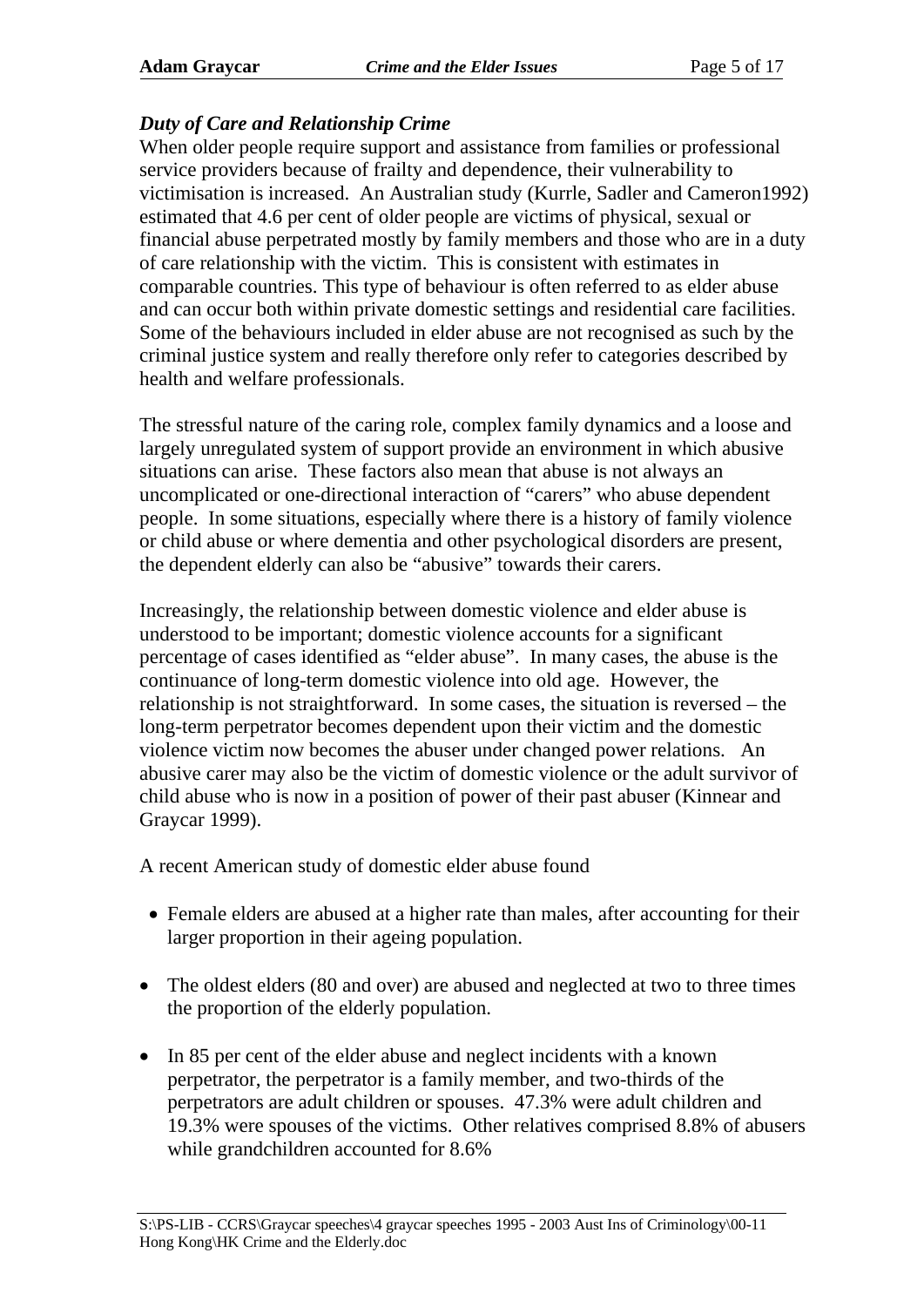• Of the total number of people who had been abused and neglected, only 16 per cent were officially reported, but the remaining 84 per cent were not. From these figures, it can be concluded that over five times as many incidents of abuse and neglect were unreported than those reported.

A recent Australian study reached similar conclusions. This was not a survey, but based on 100 phone calls by people alleging abuse to the Aged Rights Advocacy Service in South Australia (Cripps 1999). The cases examined represented 20 per cent of the total workload of the Advocacy service over a two-year period. The results showed that:

- Of the victims, 76% were women and 24% were men. Psychological and financial abuse were most commonly reported, followed by physical abuse, social abuse and neglect. This pattern applied equally to women and men.
- Fifty-four of the older people lived with the abuser, 39 did not. Five lived in a nursing home. Abuse came primarily from a son, in 29 per cent of instances, or a daughter in 23 per cent of instances. Abuse by multiple family members was also common (11 per cent). Abuse from a spouse or partner was less than in the American survey, occurring in 7 per cent of instances. Only 7 per cent of abuse came from a non-family member and the remainder comprised various other relations, for example a niece.
- It was predominantly the "old" older people, those aged 75 years or over who were being abused.
- Financial abuse was reported less often where the older person lived with the abuser, whereas psychological, social and physical abuse was more common where the older person lived with the abuser.

With roughly 1 in 25 elders likely to suffer from abuse it is imperative to ensure adequate training for the service providers involved, particularly those in the first line of defence for victims of abuse and neglect.

While identifying risk does not always ensure a preventive and proactive response, the South Australian Aged Rights Advocacy Service has identified risk factors for both the older person and the abuser (Aged Rights Advocacy Service 1998).

For the abused the risk factors were:

- Isolation of the older person
- Ongoing family conflict
- Dependency physical and/or emotional and/or financial
- Lack of services

For the abuser the risk factors were:

• Ongoing family conflict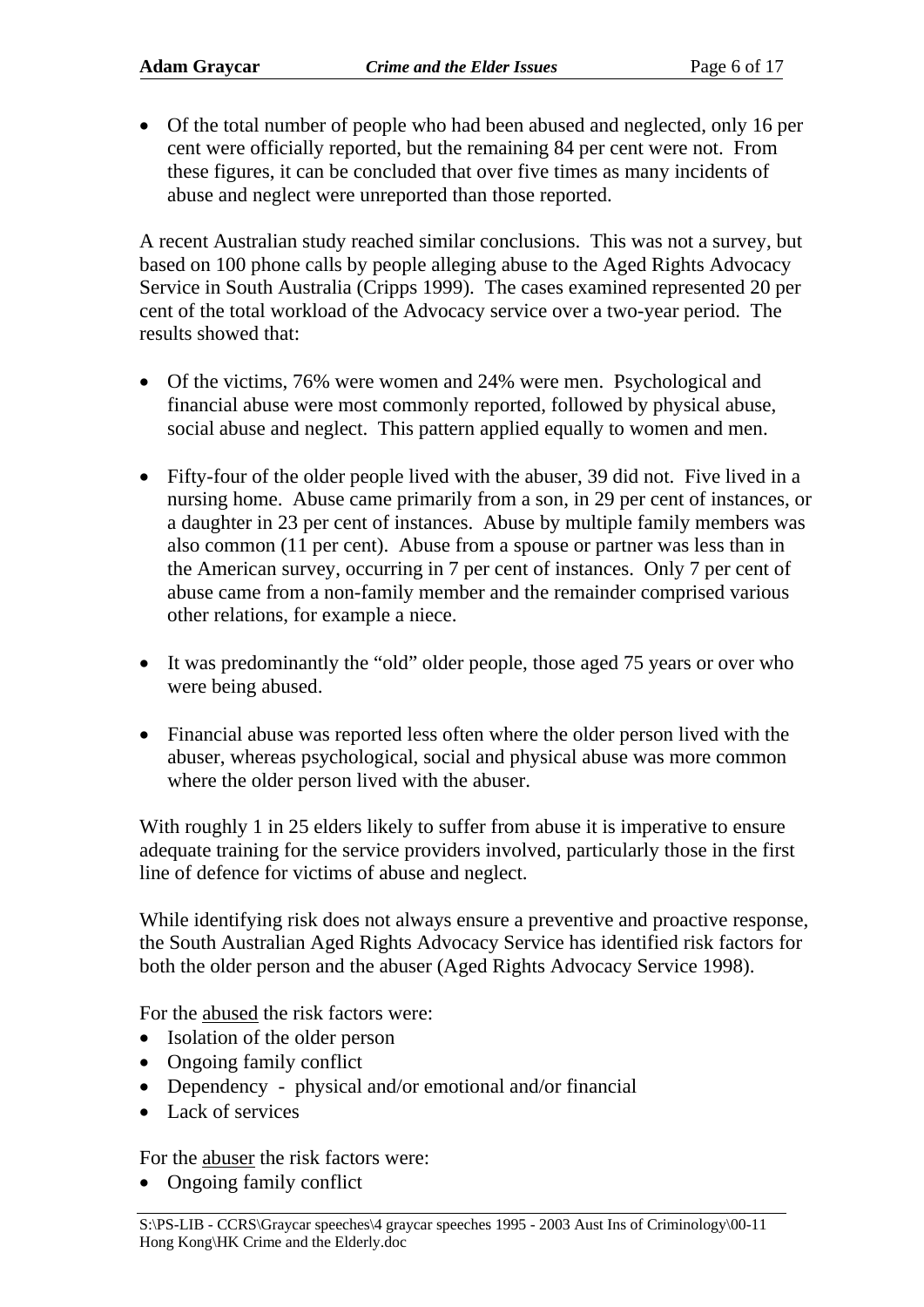- Emotional problems
- Low income
- Substance/ alcohol abuse
- Care giving stress

Also, the issue of abuse of older people in residential care has been a matter of public interest in Australia since the late 1970s and early 1980s. Over this time, as community activists and the media focussed attention on stories of mistreatment or neglect in nursing homes, public pressure began to mount on the Government to intervene. Since then, with a range of government inquiries, actions, new structures and systems, the issue has generally been properly viewed as a regulatory issue. As with most regulatory matters, however, debates continue over the appropriate method of regulating the nursing home industry and government policy has undergone some substantial changes over the past few decades.

#### *Economic Crime*

The term 'economic crime' includes three issues, which although separate contain some common elements. These are:

- Financial mismanagement;
- Fraud: and
- Enduring power of attorney and guardianship issues.

There is some overlap here with the discussion of elder abuse. And, indeed, it should be emphasised that when economic crime is committed by older people within the context of a duty of care relationship, it does fall into the category of elder abuse. However, the seriousness of the problem, together with the fact that economic crime against older people can also be committed by those who are not in a duty of care relationship, warrants these issues being explored separately.

The impact of economic crime has a devastating effect on older people. Not only can a comfortable lifestyle collapse, but they do not have the time or opportunity for financial recovery, and a blow to financial security is often a permanent and life threatening setback, characterised by fear, lack of trust and the onset, often of acute and chronic anxiety. Again, there are no official statistics, however, it is generally acknowledged that economic crime is possibly the most prevalent of all crimes which are committed against older people.

**Financial Mismanagement.** Financial mismanagement (or financial abuse) includes making improper use of an older person's property or money without his or her knowledge or permission, forcing older people to change their wills to benefit specific individuals, such as health care providers or relatives, and denying older people access to their money or preventing them from controlling their assets (Fielding 1995). Sometimes it is difficult to distinguish abusive conduct from well-intentioned but insensitive behaviour. On occasions, conduct which began as being in the older person's interest may end by being abusive. For example,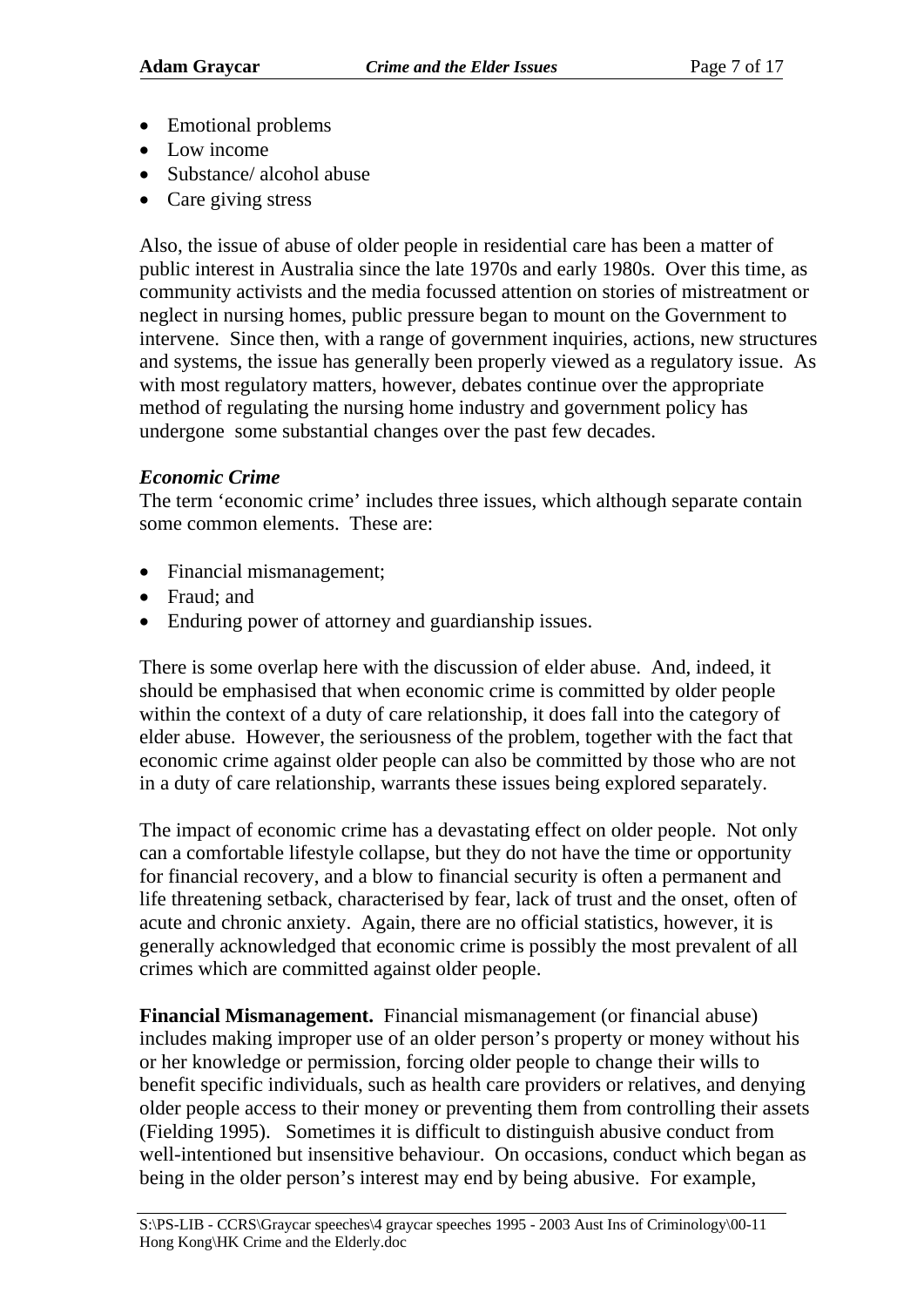family members may initially offer helpful advice regarding financial investments, but as the older person's mental faculties decline, they may take over the entire management of that person's affairs and misappropriate funds for themselves. Determining the exact point at which abuse or fraud occurs is a matter of great difficulty as the circumstances may be unclear and evidence impossible to gather (Smith 1999). Financial abuse, as with other forms of abuse of older people, is not regarded as a criminal matter.

In 1992, a study was published which examined the medical records of 1,176 community-based patients over the age of sixty-five who had been referred to a geriatric and rehabilitation centre in New South Wales in the financial year 1990- 91. Fifty-four cases (4.6 per cent of referrals) of abuse were discovered with 13 (1.1 per cent) involving material/financial abuse. Another twenty-one cases involved multiple forms of abuse which could have included financial abuse. In the majority of cases of financial abuse, dependency of the older person was found to be the major causative factor (Kurrle, Sadler and Cameron 1992).

In 1995, another survey was conducted of twenty community nurses and home care workers in rural New South Wales who had regular contact with older persons. Of the 598 clients visited during a one month period, twelve (2.0 per cent) case of financial abuse were reported. This study also found that as the number of the client's health problems increased, so also did the extent of abuse increase (Cupitt 1997).

There have been two recent studies conducted by Advocacy services in Australia. The first of these was undertaken by the Office of the Public Advocate in Western Australia and analysed applications made to the Office between 1 July 1995 and 30 June 1998 and involved people aged over sixty-five years. It was found that 141 applications (10 per cent) involved allegations of financial abuse. Relatives were most often the alleged perpetrators, while other relatives most often reported the matter. In forty-six applications, allegations were made of bank accounts being misused, while twenty-one applications concerned property or assets being sold illegally. Thirty-one applications involved allegations of abuse of an Enduring Power of Attorney. Although most allegations of financial abuse were unable to be sub substantiated, thirty-four individuals were found to have perpetrated financial abuse, mostly involving abuse of bank accounts, or arising out of money having been given or lent to them (Office of the Public Advocate 1999). The second of these was the study undertaken by the Aged Rights Advocacy Service in South Australia mentioned earlier in this paper (Cripps 1999). Just over one-third of the cases examined by the Advocacy service related to financial abuse, the majority of which involved women over the age of 75 years.

**Fraud.** In Australia, fraud is not recognised as a separate legal category of crime (other than conspiracy to defraud). Instead, a variety of property offences may be used to prosecute conduct which involves dishonesty, such as crimes of theft and obtain financial advantage by deception There is a lack of reliable data on the nature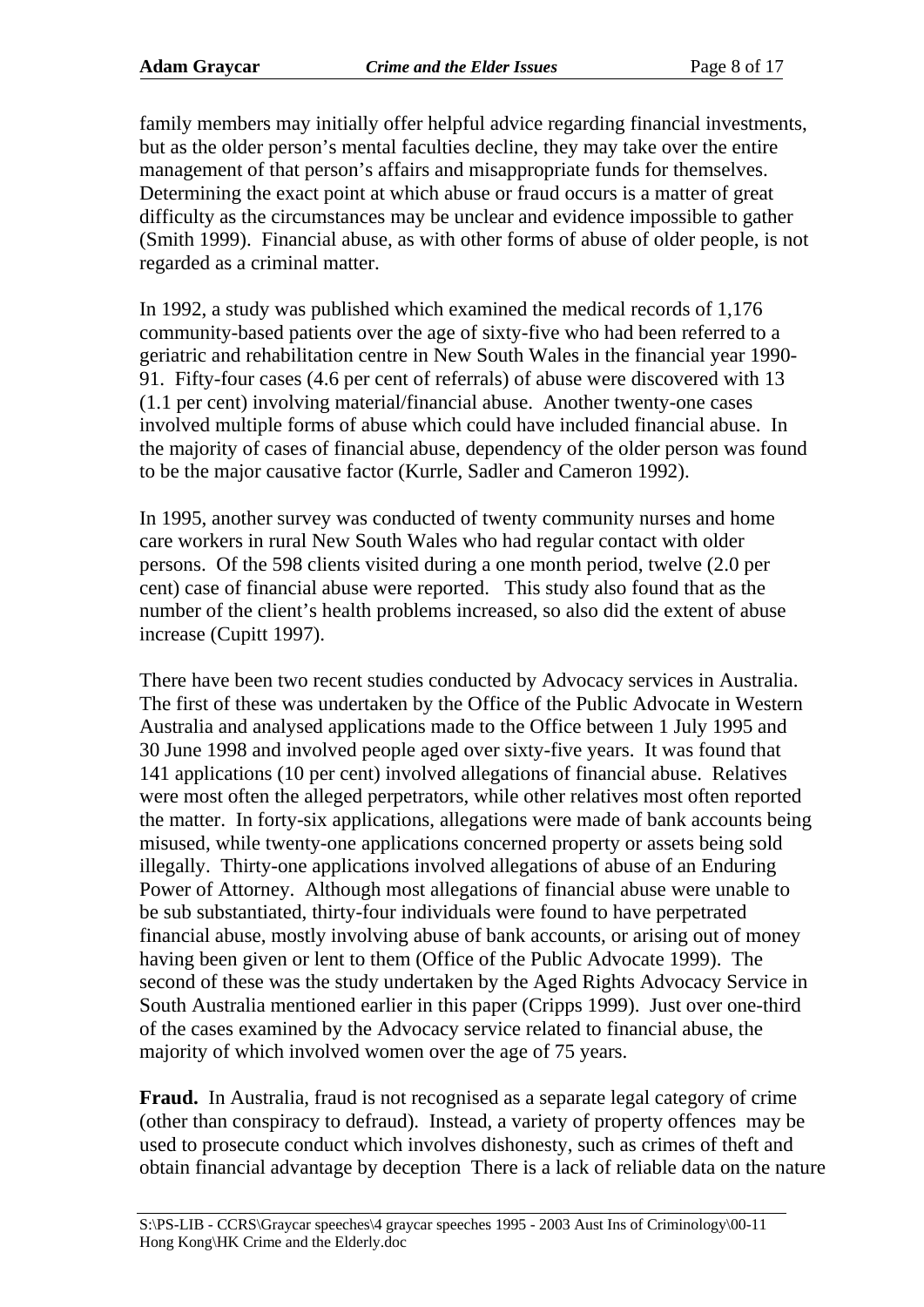and extent of such offences in Australia and the data which do exist rarely include the variable of age. Accordingly, on the basis of official crime statistics, it is not possible to state with any precision the extent to which older persons have been victimised through fraud and whether the rate of victimisation is greater or lesser than for other age groups. It is also not possible to quantify the extent to which older persons from non-English speaking backgrounds, or older indigenous Australians have been victimised through fraud (Smith 1999). The close personal involvement of the older person and the offender or fear of reprisal, for example removal to a nursing home for the victim or imprisonment for the offender leaving no one left as a carer, means that many offences are not reported. Also, older people who suffer from dementia and who are unable to communicate effectively may not be aware that they have been defrauded and may die without the crime ever being investigated (Smith 1999).

In the 1975 victimisation survey conducted by the Australian Bureau of Statistics (there is no reason to suspect this has changed), it was found that as age increases beyond the thirties, the rate of victimisation for offences of fraud, forgery and false pretences decreases (ABS 1975). In the United States, Titus and Gover (1999) concluded on the basis of evidence from a number of surveys that older individuals are not at greater risk of fraud victimisation. They argued that younger and better educated people may have wider interests, engage in a broader range of activities and have greater consumer participation in the marketplace than other demographic groups, thus increasing their exposure to fraud (*cited* in Smith 1999).

In testimony before the US Congress on August 4 1999 Susan Herman provided data reporting that 20% of American elderly have been victims of some kind of fraud. We do not have comparable Australian data, but it can be assumed that the prevalence rate is similar. Herman went on to point out that many elderly victims are too embarrassed to report. Sometimes the perpetrator is a loved one or a caregiver, and the victim does not want them get into trouble. Sometimes elders are not aware that they have been defrauded, or feel that reporting will do no good, or they don't want to bother the police. Sometimes they are reluctant to confront their greatest fear - that they will be considered incompetent to handle their own financial affairs. By reporting, many feel they risk their independence. (personal communication).

New technologies pose new risks for older Australians. Fraud committed by telephone and via the Internet are part of everyday life in the United States. Telephone contests in which there are no winners, investment schemes, opportunities to purchase goods and services of dubious value and participation in get-rich quick schemes are only the tip of a massive electronic fraud iceberg. Noting the actuality of robbery on the street, and over the phone or computer, it is realistic to say that older people are more likely to be mugged electronically than mugged on the street.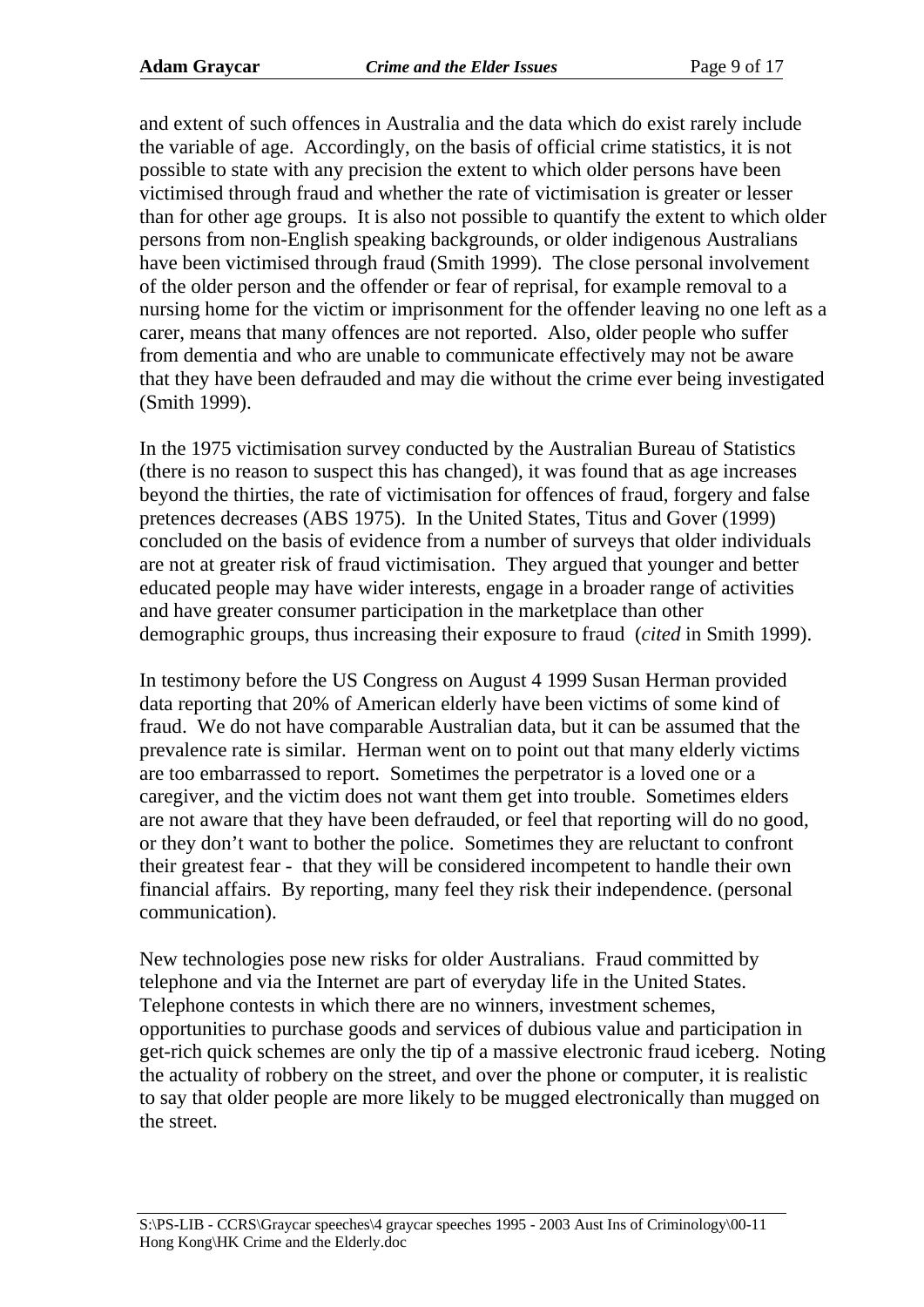Financial victimisation has a devastating effect on older people. Not only can a comfortable lifestyle collapse, but they do not have the time or opportunity for financial recovery, and a blow to financial security is often a permanent and life threatening setback, characterised by fear, lack of trust and the onset, often of acute and chronic anxiety.

**Enduring Power of Attorney and Guardianship.** An area of increasing concern is financial abuse carried out by those who act in a fiduciary capacity as legally appointed agents for older persons. In Australia, it is possible to execute a document known in some jurisdictions as an Enduring (or Protected) Power of Attorney which confers authority on someone else to act on that person's behalf in the management of his or her affairs. If the donor of the power later becomes mentally incapable, the attorney will still be able to act for that person unless an application is made to a court or Guardianship Board to revoke the power. Guardianship and Administration Boards have been established in each State and Territory to protect the interests of people who are unable to manage their affairs through various specified forms of disability or mental deterioration. Public Advocates (or Guardians) are also able to be appointed to assist people with disabilities in order to ensure that their interests are protected. Where an older person is unable to mange his or her financial affairs, an Administration Order may be made which enables the person's estate to be managed by an appointed administrator. Legally-appointed agents, be they attorney's guardians, or administrators, are required to act in the best interests of those for whom they act and are not permitted to profit from their agency. Where agents breach such obligations, an action for damages may lie, and in extreme cases, the agent could be prosecuted for theft or obtaining a financial advantage by deception. Each of these systems, however, requires that acts of impropriety be identified and brought to the attention of the authorities. Often an older person may not be in a position to know what has occurred while relatives may be the ones involved in the illegal conduct in question, and therefore unlikely to report it. Without effective means of identifying and reporting improper conduct, legal avenues of redress may not be able to be mobilised. This contrasts with the granting of probate and the strict accountability in distributing assets specified in a will following a death. The State has much stricter provisions for accountability when dealing with the dead than when dealing with the living.

Writing in the FBI Law Enforcement in 1994, McRae Mathis claimed that "powers of attorney may be the single most abused legal document in the American Judicial system" (p2). The mismanagement of income and assets can occur when individuals are appointed as agents with legal authority to manage an older person's financial affairs. The following indicators might signal financial abuse (Fielding 1995, p50):

- Standard of living not in keeping with the elder's income or assets poor clothing, grooming supplies etc.
- Unusual or inappropriate activity in bank accounts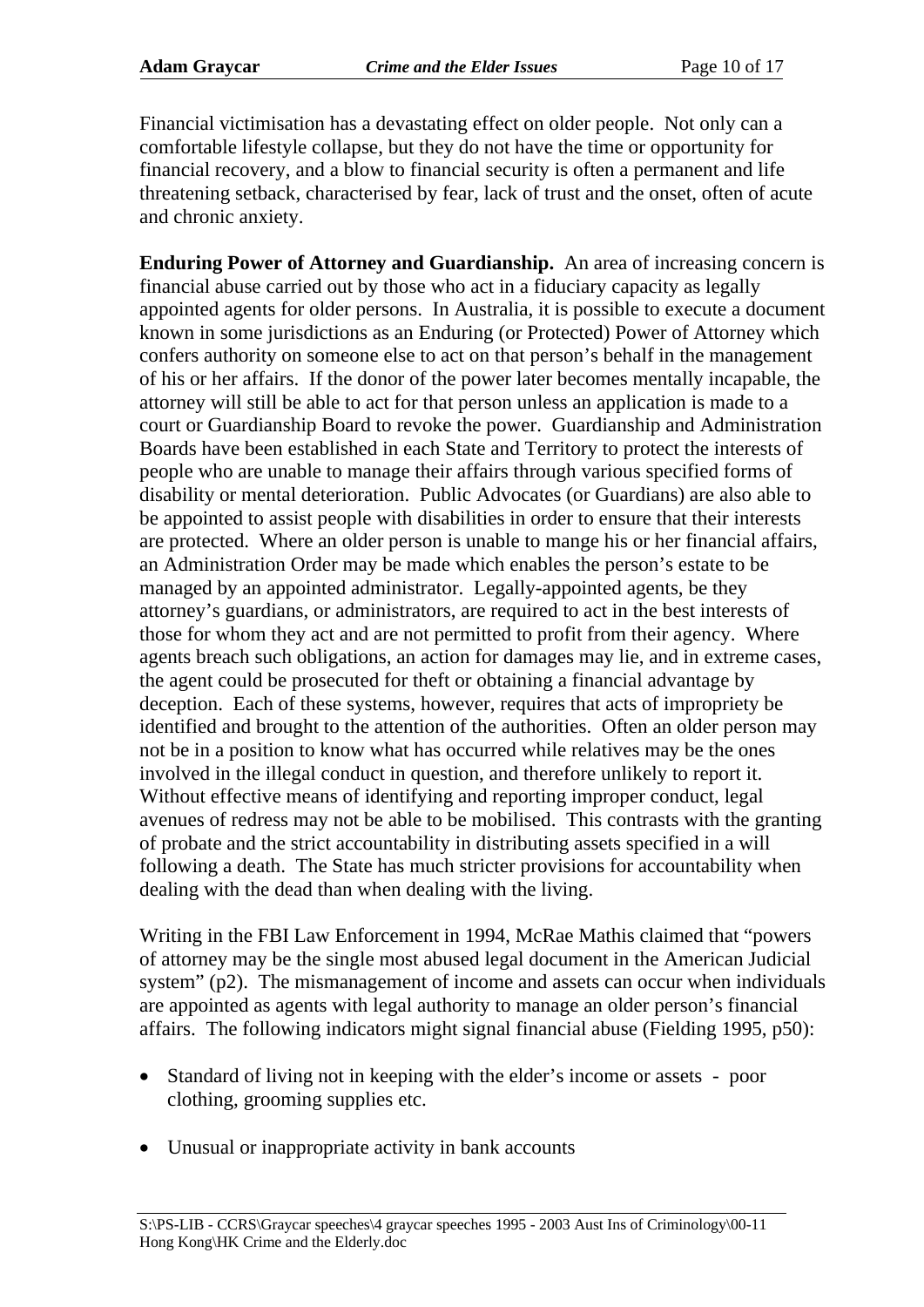- Unexplained or sudden inability to pay bills
- Expectations of disproportionate high contribution by the elder to household expenses
- Valuable personal belongings missing
- Signatures on cheques or documents which appear suspicious
- Documents such as power of attorney or a will drawn up, but not comprehended by elder
- Lack of understanding of financial arrangements that have been made (eg believe they own the home yet receive an eviction notice)
- Promises of lifelong care by caregiver or recent acquaintance in return for money or property

#### **Fear of Crime**

It has long been asserted that despite the low actual victimisation rates, older people are nevertheless disproportionately fearful of crime (Hale 1996). So common is this perception that it has often been argued that 'fear of crime' is a more pressing policy issue for older people than crime itself (Hough and Mayhew 1983).

This has been challenged recently by a study which found older people were more likely to be afraid for their grandchildren than for themselves (Tulloch *et al* 1998). The ABS Crime and Safety Survey 1998 revealed that persons aged 65 years and over were less likely to perceive crime as a problem for them with almost 4 out of 5 saying that there were no crime or public nuisance problems in their neighbourhood. This compared with about one-quarter of those in the age ranges between 15 and 55.

Fear of crime has the potential to be a social problem of large proportions – if people believe they are in danger they will change their lifestyles accordingly (Gilbert and Zdenkowski 1997). It is essential that social workers and law enforcement officers understand the continuum of fear that may confront older people.

Five levels of fear can be identified, and all require different responses.

- Apathy
- Apprehension
- Alarm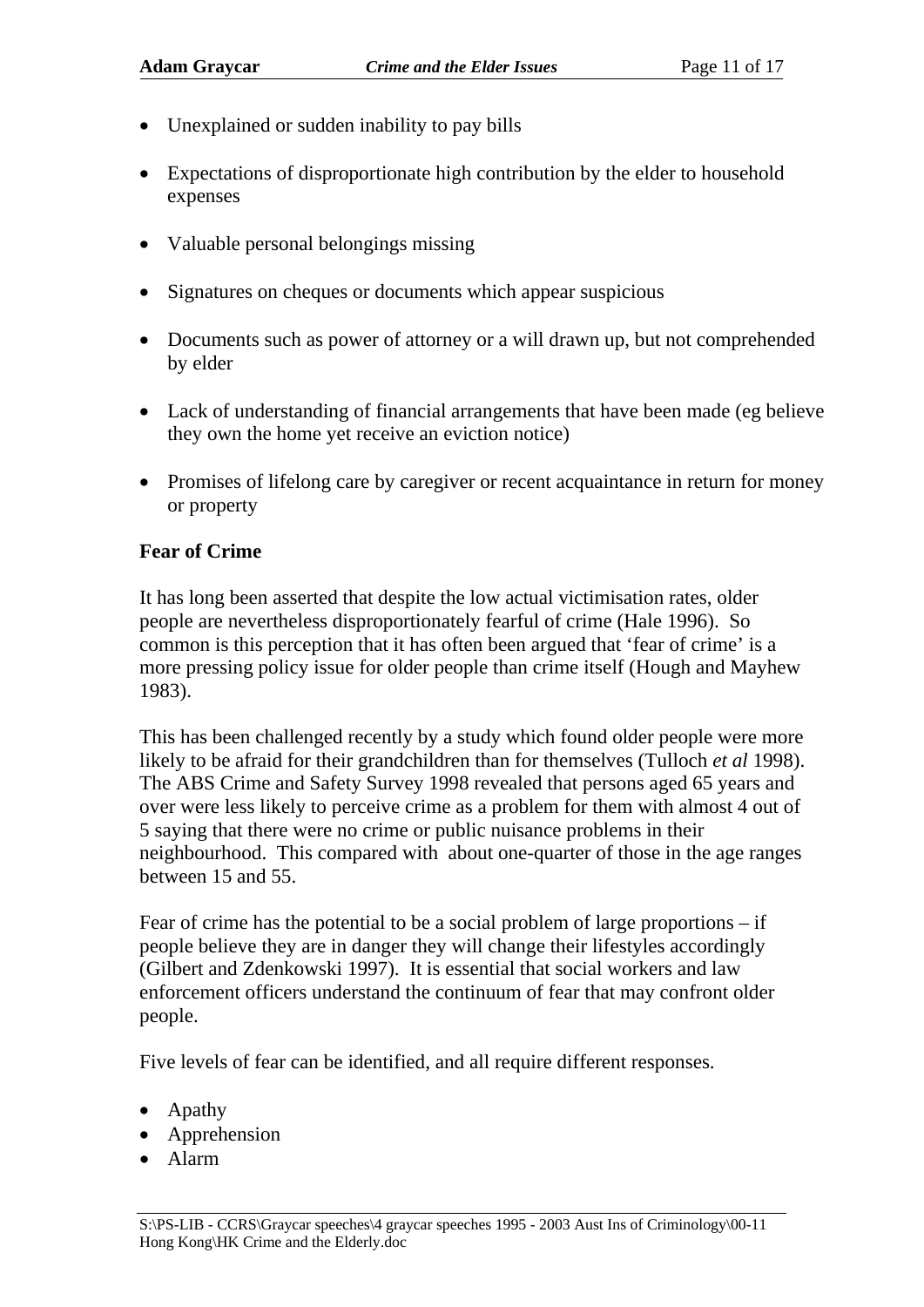- Torment
- Terror

**Apathy** is the most common - people don't think it can happen to them, believe in immortality and invincibility, and take no precautions

**Apprehension** may stimulate individuals to take some precautions, and participate in community activities**.**

**Alarm** is the emotion when danger is imminent. To beat up risk as we see from time to time creates alarm when it is unwarranted.

**Torment** can involve the development of unwarranted fear based on sensationalising media reports of violent crimes, induce torment, and divert people from more realistic risks of financial fraud. It can also induce political action and mobilisation.

**Terror** is the most damaging level of fear. It can immobilise older people who may barricade themselves in their homes, and cut ties with the outside world, and suffer considerable neglect through not shopping for food, or seeking health care when required. Police and social workers have reported cases of people living in terror, and rational argument is not a persuasive mechanism to fix the situation.

As with other factors which involve older people, the diversity of older people has to be taken into account, high levels of fear amongst all older people cannot simply be assumed (for many older women, fear of crime is a feature not of old age, but of being female). Other factors that may cause concern for older people are being of non-English speaking background, living in a big city, having lower levels of education, previous criminal victimisation, socio-economic status and income (Gilbert and Zdenkowski 1997; Kelly et al 1992). In turn, policy and practice should reflect this.

#### **Inter-Sectoral Response**

Crime prevention works best in partnerships, and the uniformity in responses is achieved through inter-sectoral cooperation. An understanding of the constraints and opportunities of inter-professional work, which has been gained as a result of the current anxiety and professional investment in child abuse could usefully be applied to interprofessional work with others, notably the elderly, the handicapped and the mentally ill, whose needs require a concerted response from what is essentially, in Australia, a fragmented health and welfare service.

In Australia, the agencies involved in inter-sectoral cooperation are: social service departments, health services, local government, housing department, the police, older peoples organisations (such as the Australian Pensioners and Superannuants Federation and the Older Women's Network), the police, the courts, recreational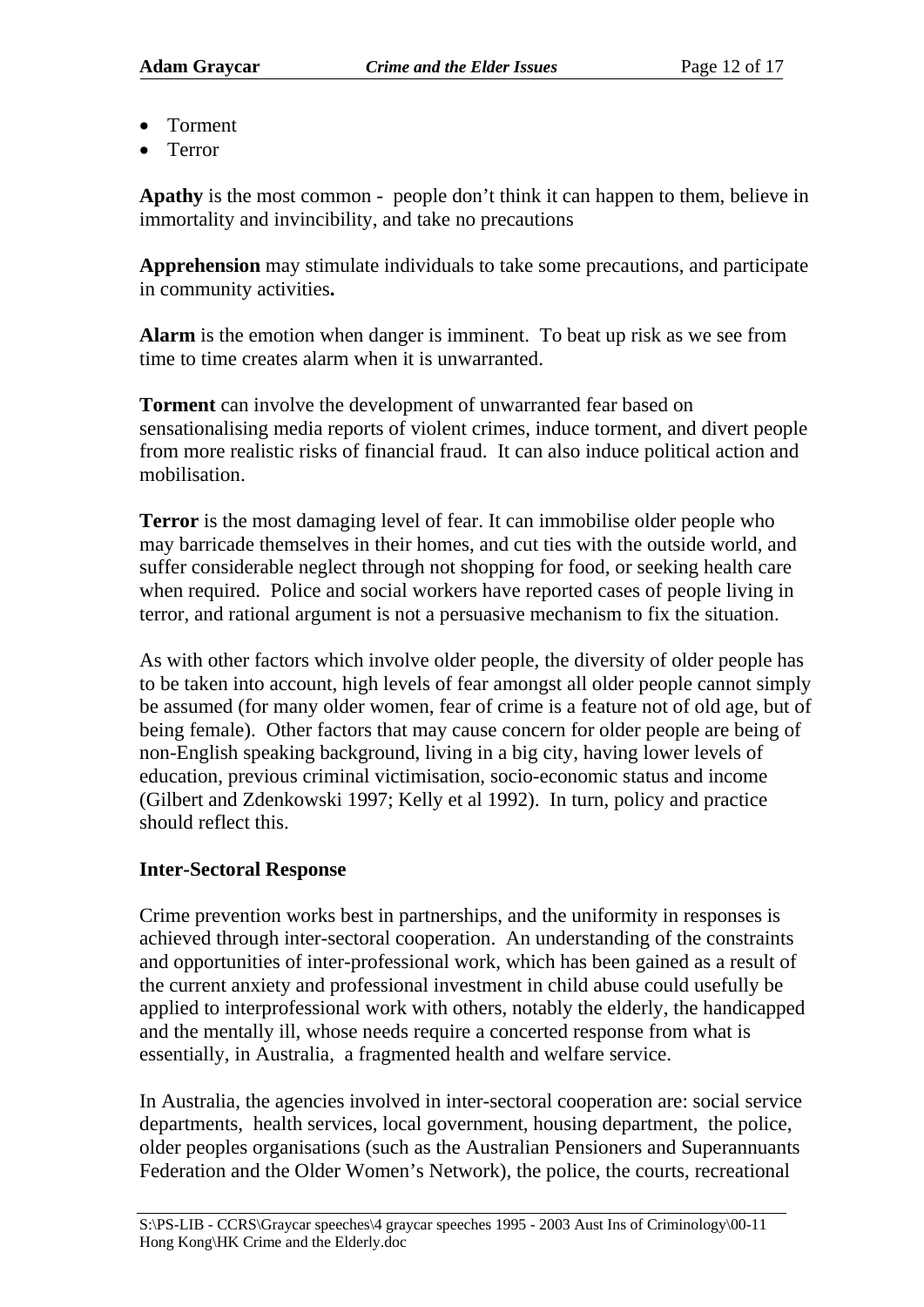and educational institutions, and voluntary organisations. Most of these agencies are public bodies with a variety of organisational structures. Not all agencies are active in every case and it is not possible to list some of the possible combinations, which is also a reflection of the size of the inter-organisational task.

Appropriate intervention and partnership depends on three components in relation to vulnerability:

- The actual risks of crime.
- The impact of crime on the victim.
- Consequences of fear on both the victim, and the community as a whole.

As demonstrated, the **risks** of predatory crime are lower than for the population as a whole, except for older women who become victims of unarmed robbery. The routine activity patterns of older people place them at very low risk of victimisation by strangers (they rarely go to entertainment venues with lots of sex, drugs and rock 'n roll).

With regard to the **impact** there are significant economic, physical and emotional/ psychological impacts following victimisation by a stranger. The preventive role of police has passed, and the social worker's role is in victim support, restoration, and rehabilitation.

With regard to **fear**, the jury is still out as to where on the fear continuum most elders would find themselves, and there are challenges for crime prevention officials and those doing community work to help build an understanding of a safe and supportive climate.

In relation to elder abuse – where a familial and/or formal or informal duty-of-care relationship exists – victimisation is usually characterised by established and ongoing patterns of behaviours, rather than single isolated events. It has generally been a difficult task to raise a united and sustained sense of moral outrage in relation to this more private and largely hidden form of victimisation of older people compared to that generated by 'stranger' related crimes. Moreover, the term 'abuse' may also incorporate behaviours which do not fall strictly under the criminal law, but which result in considerable harm and serious deterioration to the quality of life of an older person. Cases of abuse are generally first identified by an aged care health or social worker and, to the extent that formalised responses exist, they are largely within the health and aged care sector. The issue, therefore, has thus primarily been constructed as a health and welfare problem. Although not wishing to challenge the important and essential role of the health and aged care sector in this work, it would be beneficial if the health and welfare model was integrated to a greater extent with a criminal justice model. This would enhance both, an understanding of, and a response to, elder abuse.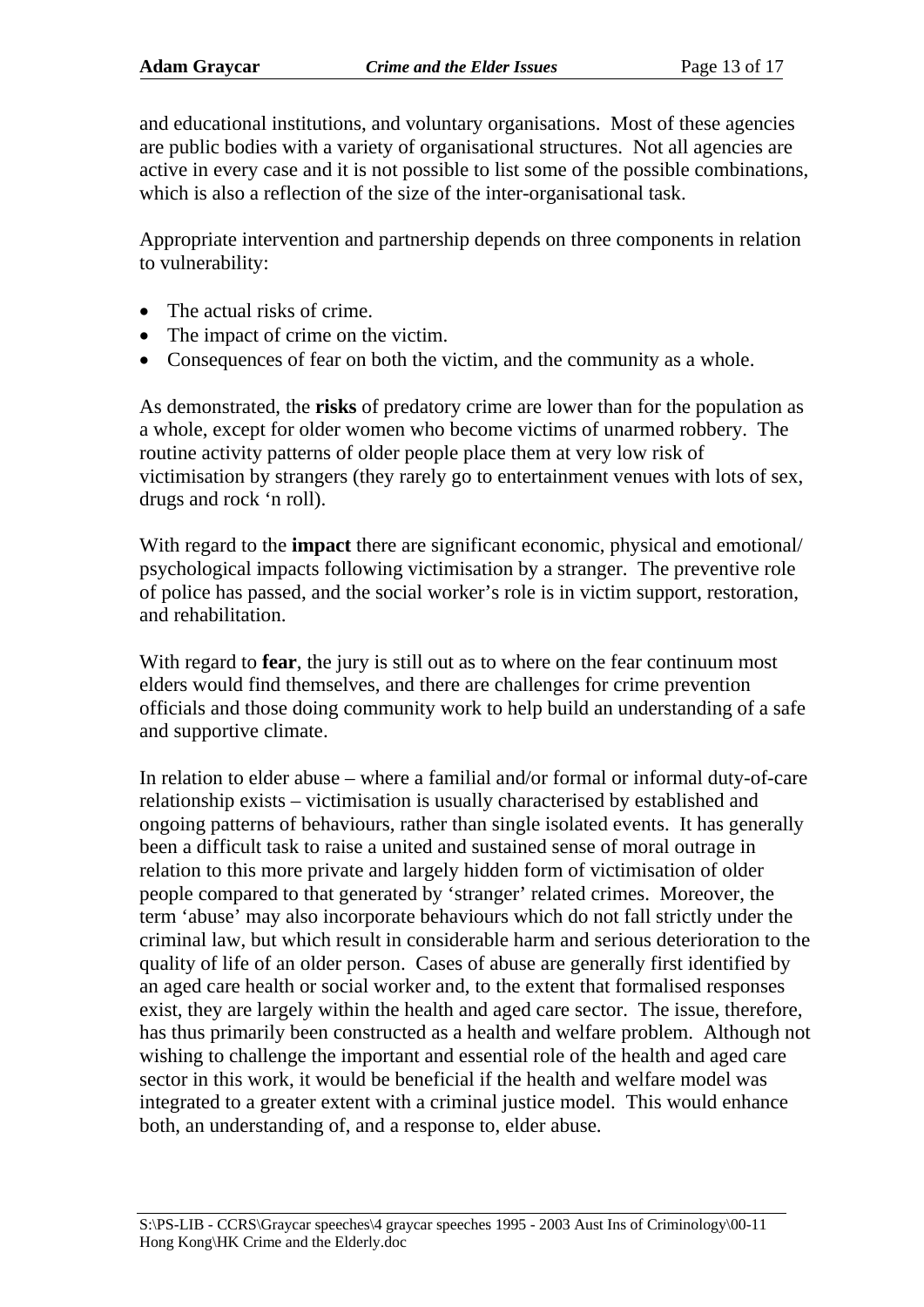The abuse of older people in residential care institutions has been a matter of public interest in Australia since the late 1970s and early 1980s. Lobbying by pressure groups has resulted in a range of government inquiries, actions, new structures and systems and the issue is now regarded as an important regulatory issue in which the Federal government is directly involved.

The impact of fraud and financial crimes can be very distressing for older people, who are at a stage of their lives where it is difficult to recoup the losses. Fraud is usually committed by strangers, sometimes by personal contact , but increasingly over the telephone or on the internet and includes improper investment advice such as participation in get-rich quick schemes. Financial abuse includes making improper use of an older person's property or money without his or her knowledge or permission, forcing older persons to change their wills to benefit specific individuals such as health care providers or relatives, and denying older persons access to their money or preventing them from controlling their assets. Issues concerned with enduring powers of attorney are particularly relevant here. Financial abuse has traditionally been included as a category of elder abuse. However, there are important questions to be answered here as to whether this is the most appropriate way in which it should be categorised, particularly in terms of an appropriate response.

#### **Conclusion**

A specific research and policy focus upon the issue of crime against older people is poised between tackling an important and pressing social issue and compounding unhelpful stereotypes which portray older people as vulnerable and dependent. Making distinctions between groups of citizens on the basis of age alone overlooks or masks a range of other important social indicators and the diversity of experience, status and social location within that group. Older people are as diverse, possibly more so, as any other grouping in society. Some are financially secure, others are not. Some are in fine physical health, others are not. Some have large and supportive networks of family, friends and community supports, others are socially isolated. Some have lived relatively easy and comfortable lives, others have experienced hardship and struggle. Some have found strength and resilience throughout the hardships of life, whilst for others, an accumulation of adverse life experiences has resulted in feelings of insecurity and vulnerability.

However, for those older people who are vulnerable due to degrees of physical or mental frailty, financial insecurity and social isolation, all of which tend to increase with age, it is reasonable – indeed, imperative – to ensure that victimisation and fear of victimisation does not compound these existing difficulties. Although the risks and impact of victimisation of older people should not be over-dramatisd (as has been the tendency of the media), neither should they be minimised. In a similar manner, the lived experience of many older people for whom the issue of personal security may be a complex and important concern should not be ignored.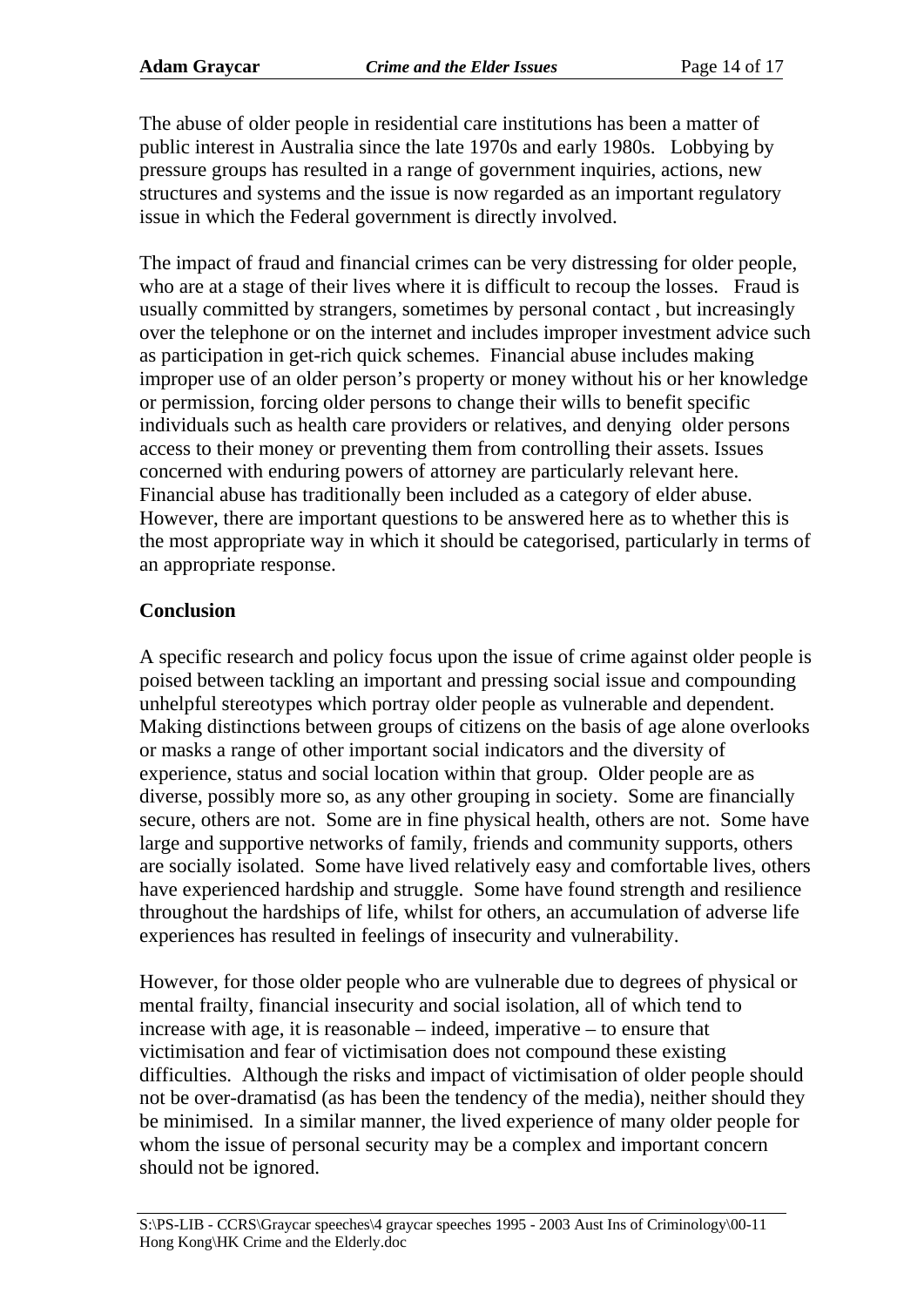The important challenge for policy, therefore, as the Australian population ages is to achieve a balance between responses which do protect those older people who *are* dependent and vulnerable due to physical and mental frailty, whilst at the same time not ignoring the needs, experiences and potential resources of older people who do not fit into these categories.

The challenge for policy in relation to the protection from victimisation of older people in the community is to target strategies to those contexts in which older people *are* vulnerable and who *do* for various reasons, have disproportionate fears about crime to the level where it limits their quality of life and results in social isolation.

The challenge for all societies as a whole is to ensure that all older people achieve their full potential while living their lives with dignity and respect.

#### **REFERENCES**

Aged Rights Advocacy Service. 1998, Summary of Activities of the First Nine Months of the Abuse Prevention Program.

Australian Bureau of Statistics (ABS) 1999a, Crime and Safety 1998, Canberra, ABS 4509.0

Australian Bureau of Statistics (ABS) 1999b, Recorded Crime 1998, Canberra, ABS Cat. No 4510.0

Bureau of Justice Statistics. 1999, *National Crime Victimization Survey*. US Department of Justice, Washington, USA

Cripps, D. 1999, *Rights Foxussed Advocacy and Abuse Prevention*, Aged Rights Advocacy Service, Adelaide, South Australia.

Cupitt, M. 1997, 'Identifying and addressing the issues of elder abuse: A rural perspective", *Journal of Elder Abuse and Neglect,* vol 8, no. 4, pp21-30.

Fielding, W.S. 1995, *Elder Abuse: Is It Too Polite A Word For It*. An Educational Manual for Professionals Who Work With Older People.

Gilbert, R. & Zdenkowski, G. 1997, Older People and Crime: Incidence, Fear and Prevention, New South Wales Committee on Ageing, Sydney.